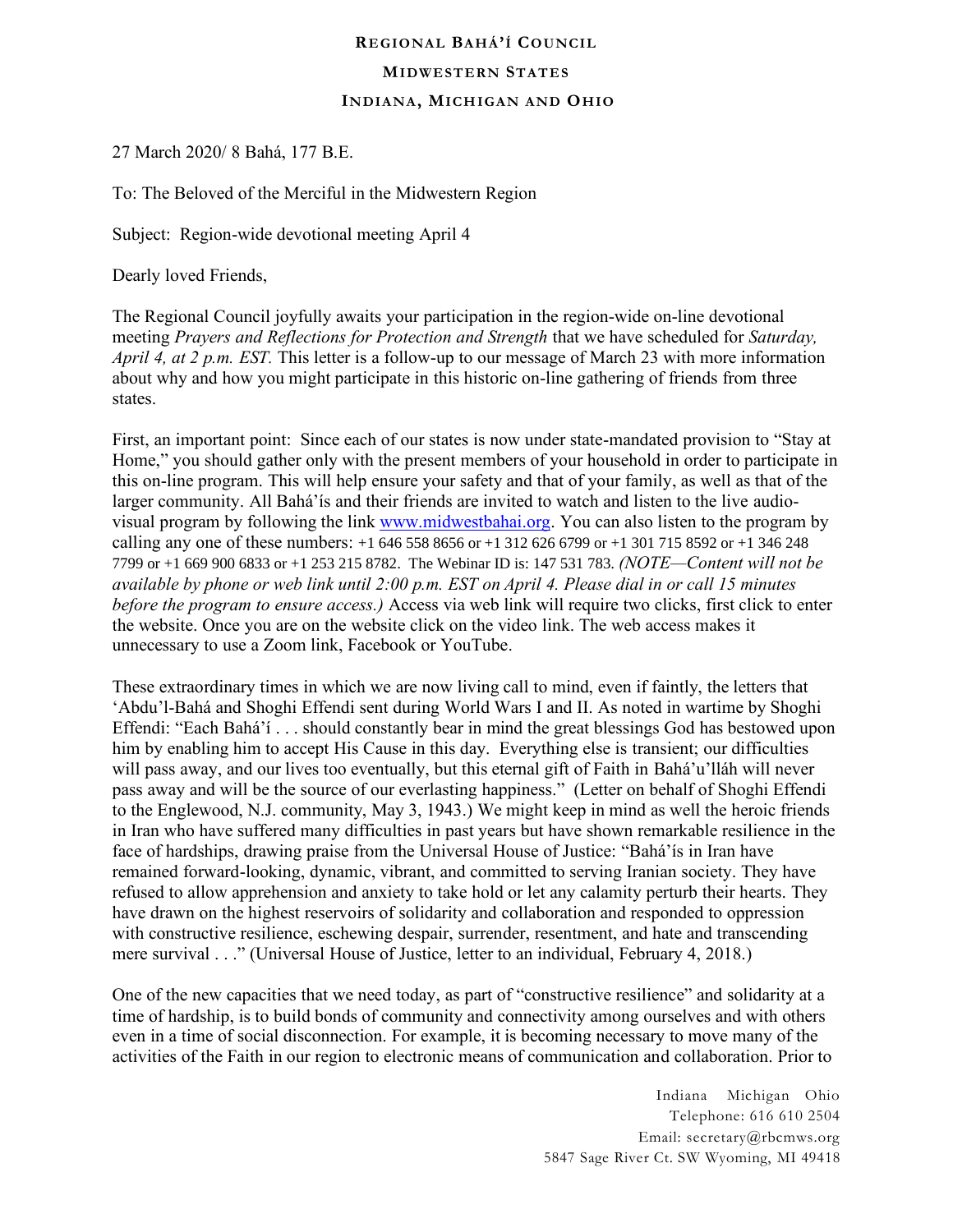the April 4 on-line devotional, we must strive to ensure that as many of us as possible are able to move into this new era of communication, by computer or smartphone.

Participating in this gathering will give the region new strength and vision as we pray together for the people of the world and for the progress of the Faith. The selection of inspirational readings and music that we will broadcast should cheer hearts and uplift spirits. In addition, we are particularly pleased that Mr. Kenneth Bowers, Secretary of the National Spiritual Assembly, has consented to address this regional gathering of the friends. His talks to the U.S. National Convention have always inspired and invigorated our national community, and we look forward to his sharing with our region his insights into the challenges and opportunities facing us in this day.

Included below are a few resources that can assist with participation in the April 4 event and future on-line experiences. First, is a list of names of people in our region who have agreed to serve as technical advisers specifically for communities or individuals that need help preparing to create or log into videoconferences. The planners for the April 4 program have made access to the program as simple as going to a website or dialing a phone number, so assistance will probably not be necessary. We hope that most of you will be able to experience the program with no technical challenges, however this team of people stands ready to assist if necessary. In addition, we have also asked Local Spiritual Assemblies and Area Teaching Committees to provide such help if needed. Next is a list of links to on-line tutorials offered by the Wilmette Institute, links that we have noted previously but send again for your consideration as a tool to help you stay actively connected in the coming weeks and months through internet connections. We are also including devotional readings for those friends who are unable to join the on-line program on April 4 at 2 p.m. EST. Finally, if you have not done so already, the Council encourages you to begin using creative means of online study of important messages from the World Center, the National Spiritual Assembly and Regional Council. Copies of two important letters and web links are included below, along with a list of people who have volunteered to assist with setting up or using Zoom teleconferences.

Dear ones, may this gathering strengthen the love in our hearts for our beautiful, sacred, House of Worship. This occasion reminds us of the priceless treasure in the midst of our continent and how precious it will be again to be able to walk into this extraordinary building, blessed at its dedication by the beloved Master and built over many years through loving, sacrificial efforts. Perhaps we took for granted our ability to gather there whenever we wanted, since travel to access this magnificent structure was relatively easy. We could gaze on its dazzling white splendor and experience the Divine in this sacred space. Now we will gather on April 4, online, for joint inspiration and prayer, but also as a show of resilience, as proof of our ability to draw on "the highest reservoirs of solidarity and collaboration."

With warmest regards,

Regional Bahá'í Council of the Midwestern States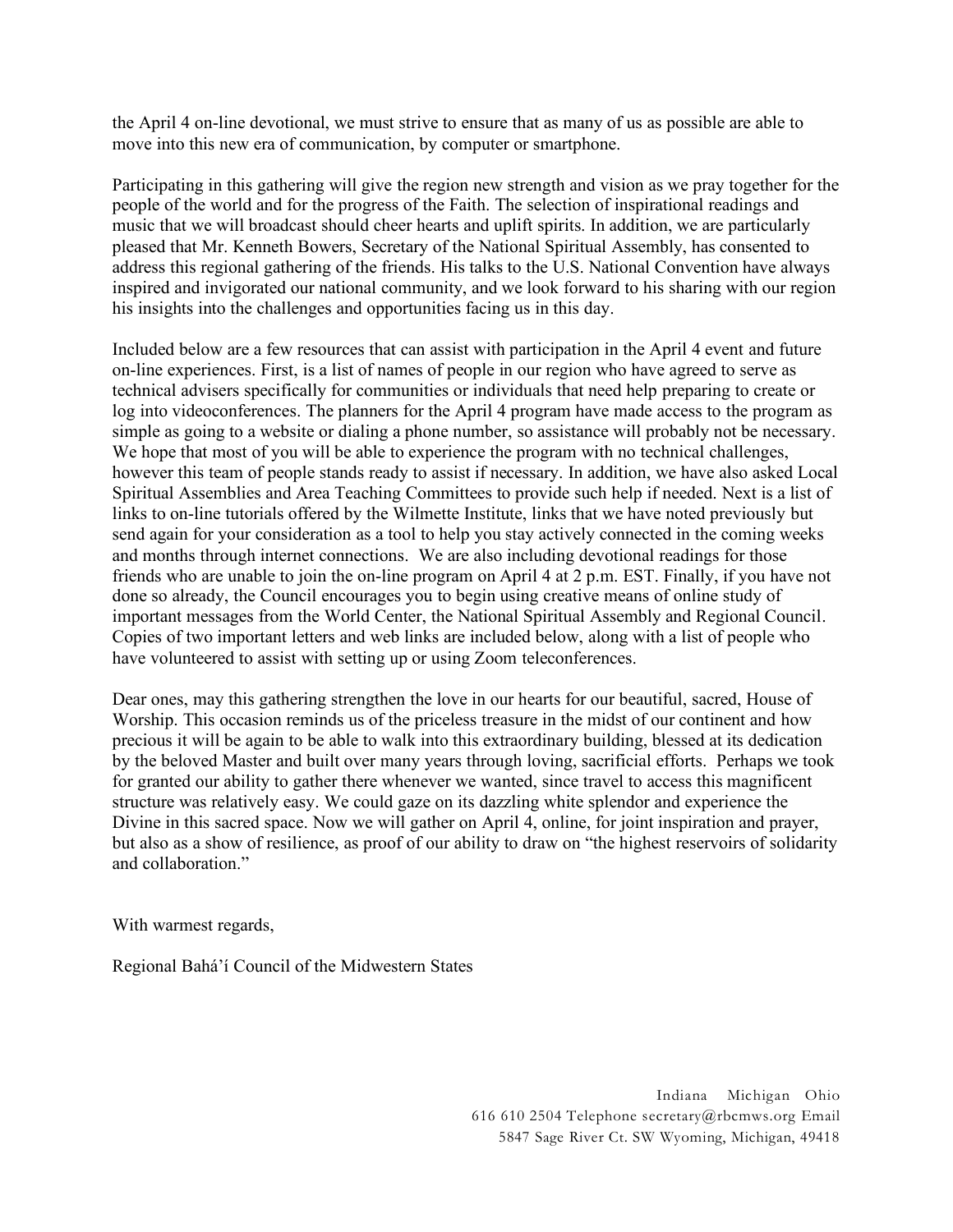## **TECHNICAL ASSISTANCE**

## Technical Resource Assistants

- 1. Michigan: Liz Herth [eherth@gmail.com](mailto:eherth@gmail.com) 847-751-9995
- 2. Ohio: David Twaddell [dave@twaddell.org](mailto:dave@twaddell.org) 216-440-2997
- 3. Indiana: Bill Baker [bill@orangecrayon.com](mailto:bill@orangecrayon.com) 217-402 4436

LINKS for Wilmette Institute, "Community Tech to Cope with Social Distancing," all on YouTube. Please note that the first part is particularly helpful those new to Zoom who would like to sign on April 4, but the other parts are helpful for additional on-line community activities:

- 1. Part 1--Spiritual principles of community and interaction. Online tools, minimum internet requirements, and suggested ground rules as well as best practices. An introduction to Zoom videoconferencing with step-by-step instructions. <https://www.youtube.com/watch?v=ODwStCiV6dU&feature=youtu.be>
- 2. Part 2—Spiritual principles especially of collaboration and cohesion. Coordinating meeting times through Doodle polls; writing collaboratively with Google Docs, such as for minutes; how to use Zoom Rooms to break a larger on-line group into smaller discussion groups. <https://www.youtube.com/watch?v=7jTsLfiMrd8&feature=youtu.be>
- 3. Part 3—Spiritual principles of basic human communication and applicability in a world of social media. Short Message Service (SMS) and applications such as WhatsApp or chat, plus how to live stream your own events onto Facebook or YouTube, and the advantages of each. Equipment possibilities for advanced use of streaming, and a review of internet capacity requirements for best use of Zoom.

<https://www.youtube.com/watch?v=pVLyX6Q4qig>

## Zoom Teleconference Assistants

 Kim Douglas [kim.health@gmail.com](mailto:kim.health@gmail.com) 616-581-7554 Robert Stockman [rstockman@usbnc.org](mailto:rstockman@usbnc.org) 847-337-7750 Brian Wittman [brian.wittman9@gmail.com](mailto:brian.wittman9@gmail.com) 317-405 7414 Johanna Wu [johannawu@gmail.com](mailto:johannawu@gmail.com) 336-253-4824

[Supreme Body Addresses Bahá'í World at Naw](https://app.box.com/s/srvx6pcriorhxxbgw15ar2ttrnsf5k6m)-Rúz (English) (PDF) [National Spiritual Assembly Stresses Safe Conduct of Local Activities in Light of COVID-19](https://app.box.com/s/790z0ywcosi8sm10fvm0xox6ge5w6qng)  [Virus Outbreak](https://app.box.com/s/790z0ywcosi8sm10fvm0xox6ge5w6qng)